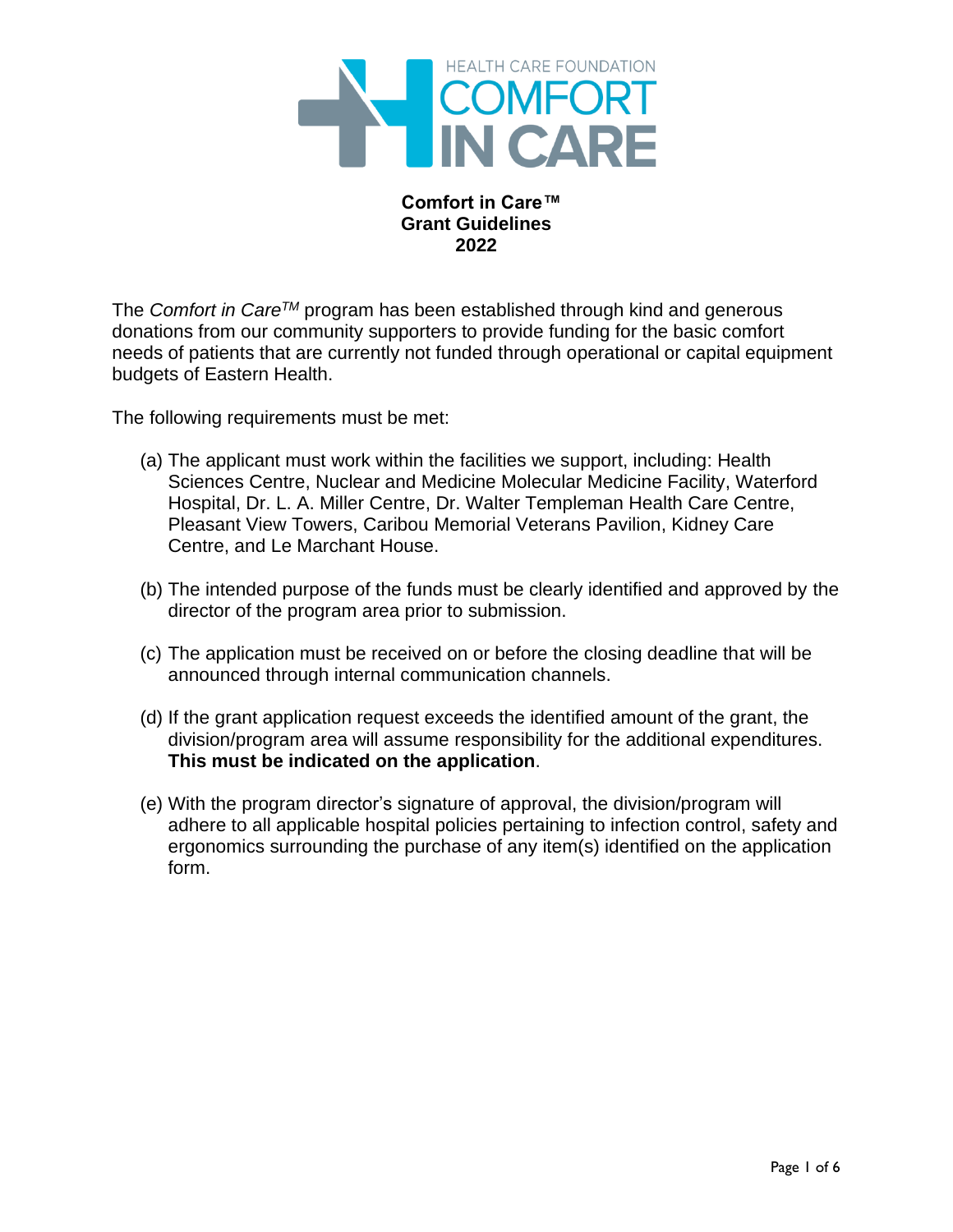

# **Section 1 – Goals and Objectives**

The goals and objectives of the *Comfort in CareTM* grants program are as follows:

(A) Goals

- (i) To support patient and resident comfort and the caring efforts of those delivering adult health care.
- (ii) To heighten awareness of the essential core elements of kindness and comfort in the delivery of quality health care.

(B) Objectives

- (i) To provide funding to support caregivers in delivering comfort and care to patients and residents in the adult hospitals and the long-term facilities.
- (ii) To ensure that all applicants are evaluated on a consistent and equitable basis utilizing the same evaluation criteria.
- (iii) To ensure that funds provided to the applicants are used for the purposes intended by holding the applicants accountable for targeted results.
- (iv) To ensure that the *Comfort in CareTM* grants program remains responsive to health care needs by annually reviewing and amending, where necessary, the program guidelines.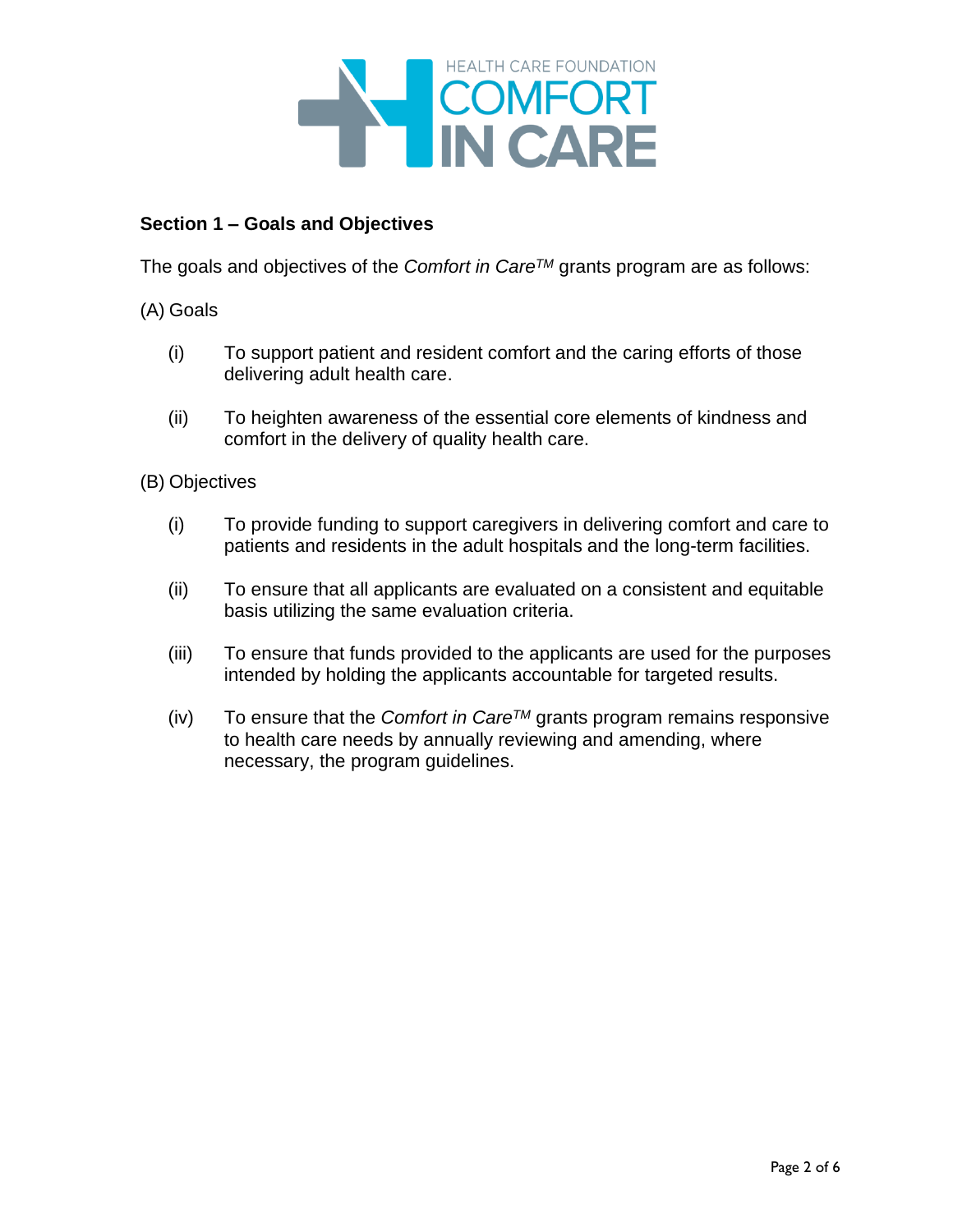

### **Section 2 – Overview of Grants and Eligibility**

The purpose of this section is to provide a clarification of the types of assistance available under the grants program and to provide a description of eligible applicants.

# **(A) Grant Categories**

*Comfort in CareTM* funding **will be** provided for the following:

### **(i) Equipment**

To assist applicants with the purchase of medical equipment and/or technology that will be beneficial to a patient's or resident's comfort and safety that is not considered a capital equipment purchase. A sleeper chair is an example.

### **(ii) Special Projects**

To assist applicants with the completion of a project that has been approved by the management of Eastern Health to benefit the comfort and/or safety of patients or residents. An example is furnishings for a quiet room that will provide comfort to patients and their families during their stay in the hospital.

### **(iii) Comfort Supplies**

To assist applicants with the purchase of supplies that are considered beneficial to the comfort of patients and residents. An example is a sleeper chair. Funding cannot be provided for an individual patient's or resident's needs.

### **(iv) Education**

To assist applicants with furthering education on comfort and care related issues facing health care. These grants will not be issued to attend out-oftown conferences; however, will be used to provide a guest speaker and associated costs with holding a seminar or conference in St. John's to benefit many caregivers. The applicant must have an education session developed or person of interest identified.

*Comfort in CareTM* funding **will not be** provided for any item(s) identified as capital equipment, infrastructure, or individual patient/resident needs.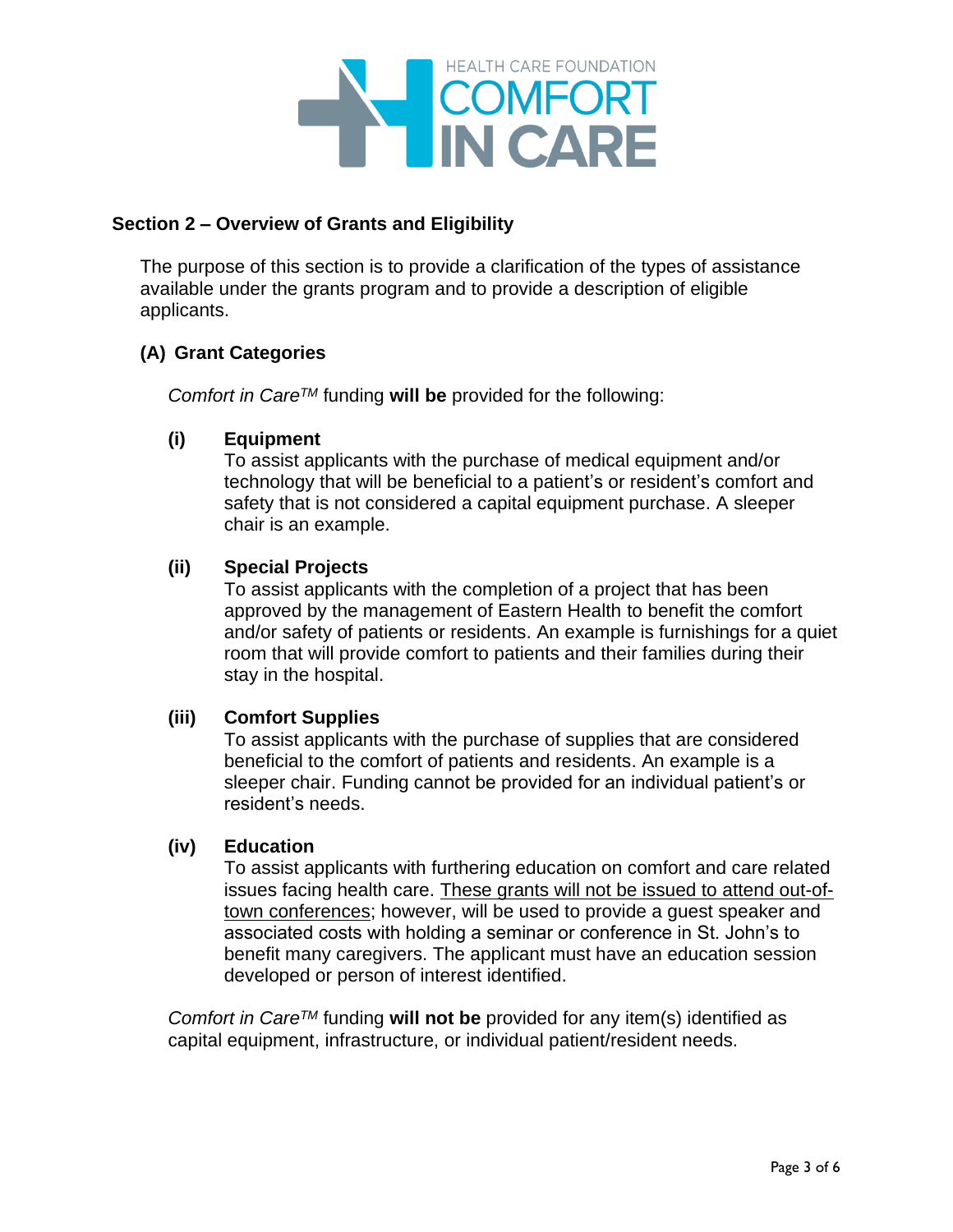

# **(B) Eligible Applicants**

In order to be eligible for the *Comfort in Care*TM grants program, the following criteria must be met:

- (i) The applicant must clearly state the purpose and function in the grant categories.
- (ii) The applicant must work within the facilities we support, including: Health Sciences Centre, Nuclear and Medicine Molecular Medicine Facility, Waterford Hospital, Dr. L. A. Miller Centre, Dr. Walter Templeman Health Care Centre, Pleasant View Towers, Caribou Memorial Veterans Pavilion, Kidney Care Centre, and Le Marchant House.

Only eligible applicants will be given consideration.

### **(C) Duration of the Grants**

(i) The granting of assistance in any one year is not a commitment by the Health Care Foundation to continue such assistance in subsequent years.

### **Section 3 – Criteria and Guidelines for Considering Grant Requests**

The purpose of this section is to provide clarification of the criteria and guidelines to be applied in assessing applications under the *Comfort in CareTM* grants program.

### **(A) General Assessment Criteria**

- (i) The applicant must demonstrate effective and appropriate use of the requested funds and indicate how the intended use will provide comfort and care to patients.
- (ii) The requested funding must be used for the purpose in which it was intended.
- (iii) The applicant must be willing to participate in promotion for the *Comfort in CareTM* program for the purposes of fundraising as follows: willingness to participate in a photo opportunity to be used in program promotional material and a willingness to be interviewed for a story about the impact the item has had on their unit.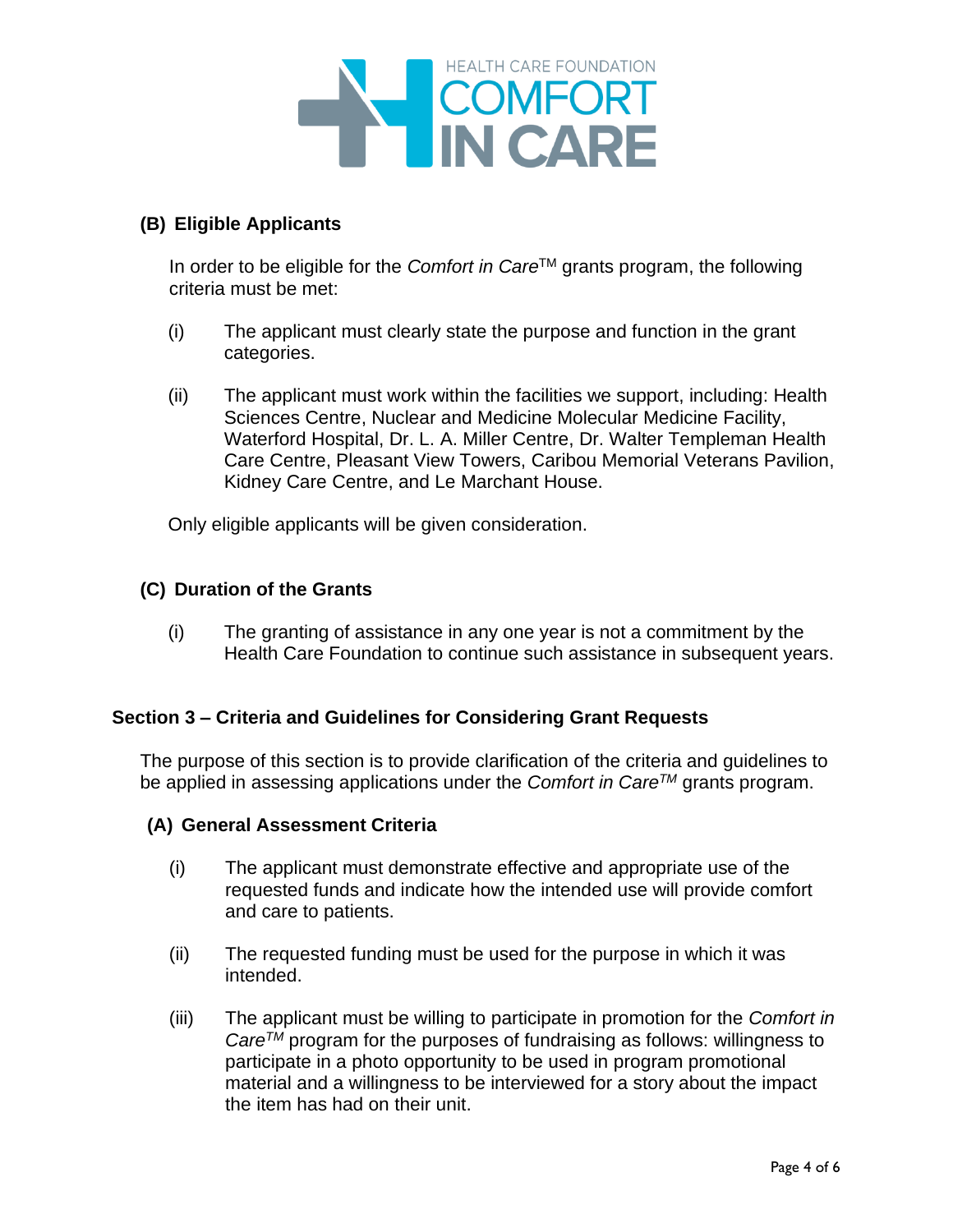

(iv) The selection committee agrees that there shall be no discrimination, interference, restriction, or coercion exercised with respect to any applicant for any reason prohibited by the Human Rights legislation.

#### **(B) Specific Assessment Criteria**

- (i) The specific name and purpose of the item(s) identified for funding must be clearly identified.
- (ii) The specific benefits of the item(s) identified for funding must be clearly stated.
- (iii) The request must be approved by the individual's manager who will then forward to the program director for approval.
- (iv) The request must not fall under the normal program medical, capital equipment, infrastructure, or operating purchases.
- (v) The request **must** provide a cost estimate/quote for the item(s) identified for purchase.
- (vi) All documentation requested on the application form must be provided to the selection committee.
- (vii) The grant requests **must** include the taxes and any freight and delivery expense. As well, anyone requesting equipment that needs installation must first be approved by Infrastructure and Facilities Support and any costs incurred for this must be also included in the grant amount request. There is a section in the application form to cover this.